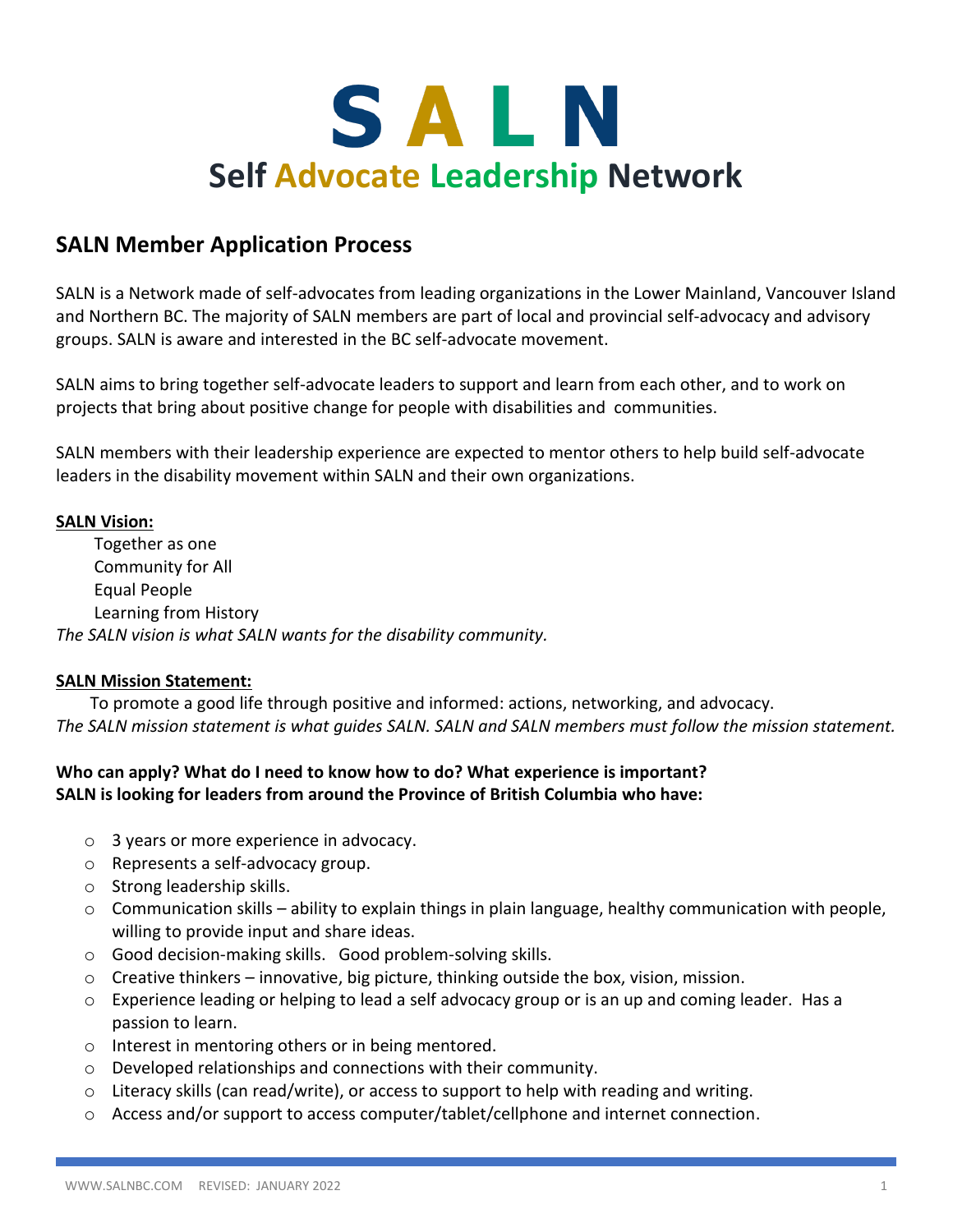# SALN

# **Self Advocate Leadership Network**

- o Ability to use ZOOM or support to use ZOOM.
- o Knowledge about the disability movement.
- $\circ$  Understanding of human rights. Has been involved in a self-advocate or human rights project, initiative or campaign.

**Before applying, get to know SALN:** Please review the SALN website and Facebook page to learn about SALN and put together any questions you have.

### [www.salnbc.com](http://www.salnbc.com/) <https://www.facebook.com/SALNBC>

#### **What do you need to email to apply as a member of SALN?**

- o Cover letter.
- o Letter of recommendation from the Self Advocacy group you would be representing.
- o Resume of advocacy work and/or volunteering.
- o 3 references required:
	- $\circ$  1 personal reference required other than a family member.
	- $\circ$  2 professional references people who can share about your ability to do advocacy work, you are good with teamwork and that you do what you say you are going to do.
- $\circ$  Tell a short story or experience when you were involved in advocating for someone or a cause that made you feel good - that you made a difference. (250-350 words or short video no more than 3 minutes)

#### **How much time do SALN members volunteer a month?**

- o Hours vary per month, depending on projects.
- o There is anywhere from 8 to 12 hours a month, depending on projects.

#### **Priorities:**

- $\circ$  Priority given to applicants who have established relationships and connections with their community.
- $\circ$  Priority will be given to applicants who have a strong background in advocacy or willing to learn.
- $\circ$  Priority will be given to applicants who are a part of a self-advocacy organization.
- $\circ$  Priority will be given to applicants that come with support to be a contributing member of SALN. This will depend on how much support is needed.

#### **Other information:**

- o Due to conflict of interest, no government employees will be considered for the position.
- o Please note that this is a volunteer position.